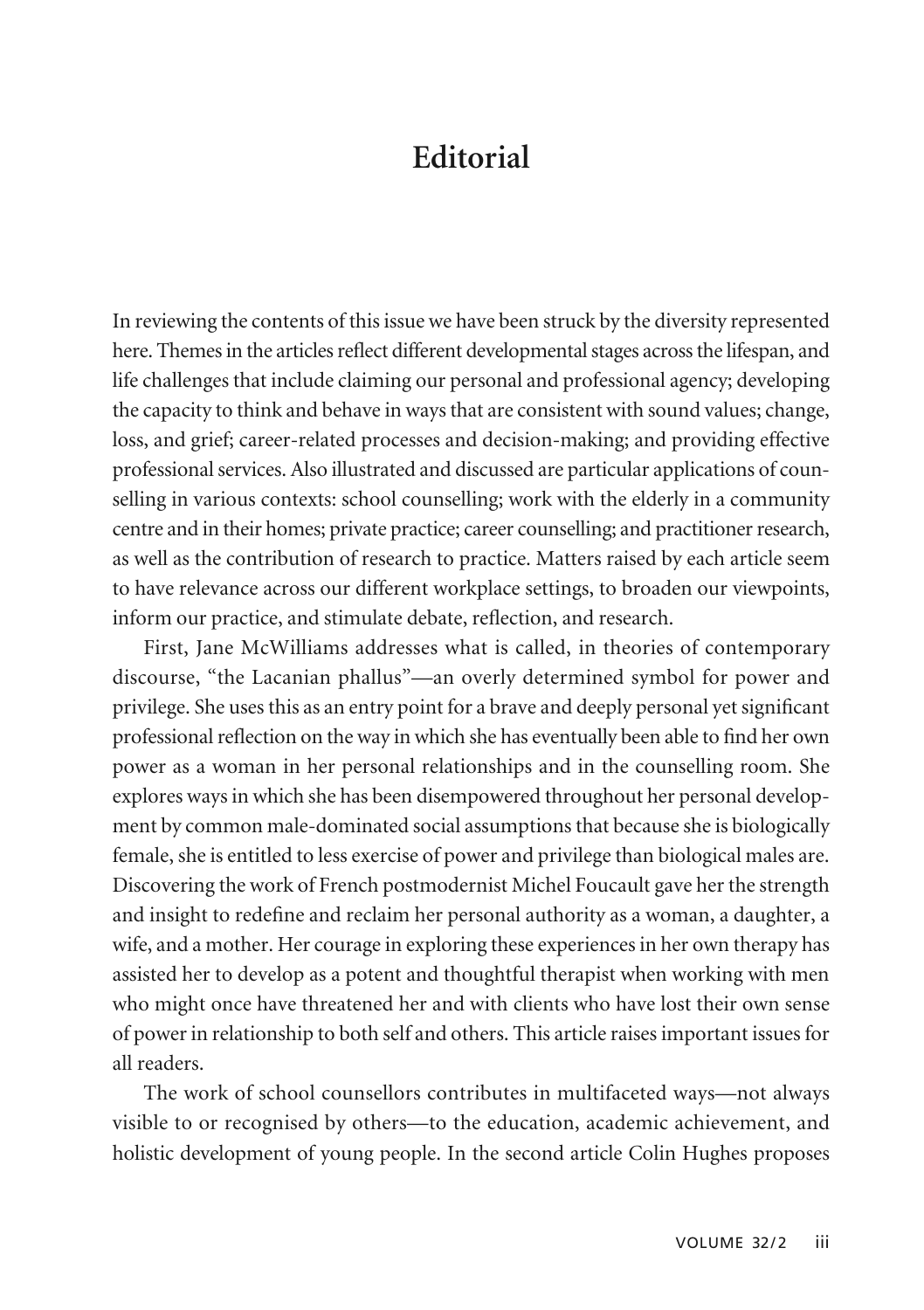that the concerns students bring to counselling rooms in schools are value-laden accounts of their experiences. He provides illustrative examples of ways in which the work counsellors do with students commonly assists them in the development of the five reasoning abilities that are identified in *The New Zealand Curriculum* (Ministry of Education, 2007). These abilities relate to the values that are also articulated the *Curriculum*. This article illustrates the variety of therapeutic approaches that school counsellors employ, explores the difference in the distribution of power within counsellor–client relationships as distinct from teacher–student relationships, and links school counselling with educational achievement by clearly positioning the counselling room as a learning environment. This builds on an earlier article that was published in the NZAC *Newsletter*, and it presents a new and topical perspective on the important contribution that school counsellors make to students' learning and development.

The next article relates to quite a different clientele in terms of their life circumstances and developmental stage. As older people form a growing sector of our population, it becomes increasingly important that their needs are recognised and addressed by policy-makers and by the helping professions, through the provision of suitable services. To support the wellbeing of older people and prevent the onset of depression, funding was provided by the government in 2007 for a pilot counselling programme for people going through life changes related to ageing. Since then the WellElder programme has been offering individual, home-based, and group counselling for people aged 55 and over in the Wellington and Kapiti Coast region. Robert Manthei and Rosemary Nourse present the results of an evaluation of this programme which demonstrated not only that clients of this service had similar needs to those who access services through other agencies both here and overseas, but also that the counselling offered was effective in meeting their needs.

Small-scale qualitative studies are valuable for eliciting in-depth information about human experience and understandings, and can serve as exploratory research or as a pilot for a larger study. As Karen Thompson notes in her article, the themes of nonmortal loss and disenfranchised grief relate to life experiences that are given much less recognition, and to a perspective on grief that is lesser-known, than losses associated with death and other theoretical models. In reporting the results of her qualitative study of counsellors' experiences and knowledge in this work, Karen draws these significant perspectives on loss and grief to our attention, and also highlights the interrelationship between the personal and the professional in grief counselling. Although generalisations cannot be made on the basis of a small-scale study, the discussions with the participants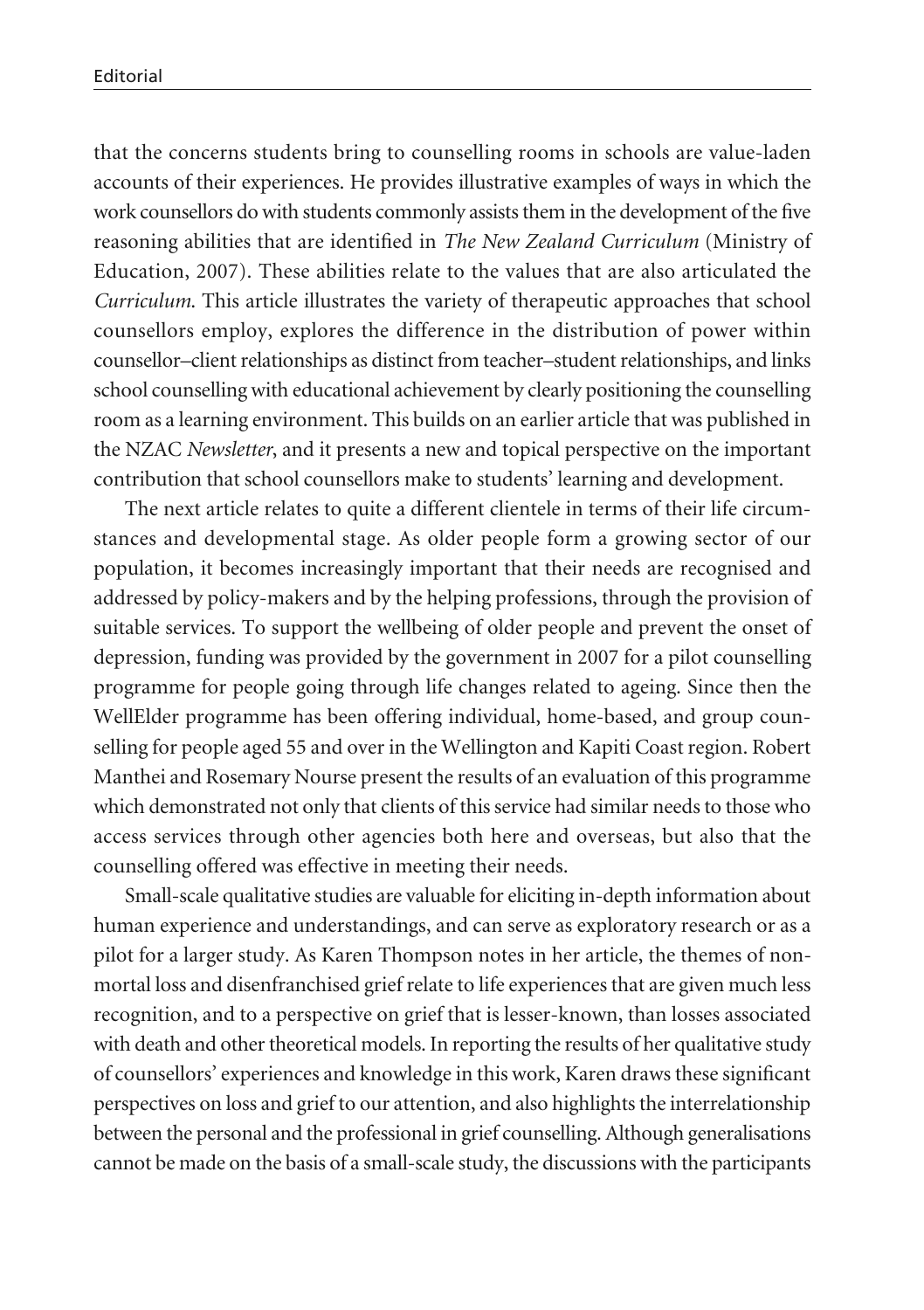in this study about the theories they drew on in their work and their familiarity with the concept of disenfranchised grief suggest that further research is needed into counsellors' knowledge, practices, and professional development needs in working with loss and grief.

Although the final article in this issue by Rosemary Barrett and Hilary Lapsley with Margaret Agee will be of particular interest to practitioners who specialise in career counselling, situations in which clients only attend once and single-session counselling are common across practice settings. If the single session is unplanned and occurs because clients have failed to return, their behaviour has tended to be seen negatively clients may be viewed as resistant, not ready to make a commitment, or in denial and if clients do not return, counsellors (or supervisors) may question their skills and capacity to establish rapport, or inexperience may be blamed. If a single session of counselling is planned or acknowledged as such, we are likely to question the value of such a short encounter and doubt that very much can be achieved. This small-scale study of client experiences and perceptions is both interesting and heartening in challenging those views, and it serves as an example of practitioner research that may encourage others to investigate their own clients' perceptions of the value of the counselling they have experienced. This article is based on a paper presented by Rosemary at the NZAC annual conference in the Bay of Islands in March 1998, and subsequently at an international career practitioners' conference in Wellington. Over the years she has had requests to publish an article based on the paper, which still holds current relevance and interest for career counsellors and others.

Finally, our warm thanks go to all the colleagues who have assisted us by reviewing articles that have been submitted to the *Journal* during the past year. We are most grateful for your willingness to devote time and effort to supporting our work in this way. Your thoughtful assessments of the quality and relevance of articles submitted, and the feedback you provide to authors, contribute substantially to maintaining and enhancing the quality of the *Journal*.

## **Margaret Agee and Philip Culbertson**

## Referees 2012

James Arkwright Peter Bray Alison Burke

Meera Chetty Richard Cook Sue Cornforth Alastair Crocket Kathie Crocket Gudrun Frerichs